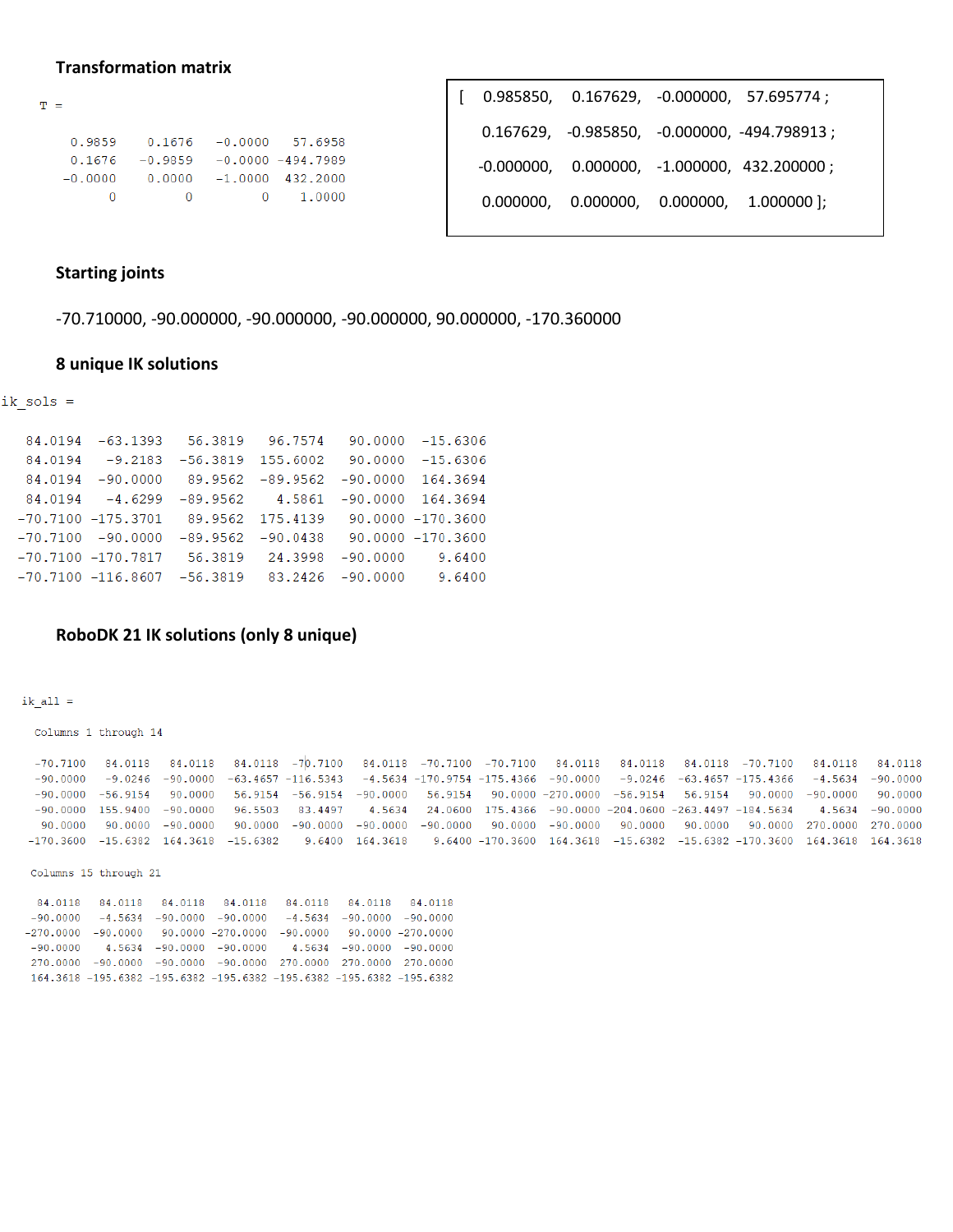### 84.0194 -63.1393 56.3819 96.7574 90.0000 -15.6306

|                |   |  | id F/R U/D F/N | J1   | J2             | J3                                                 | J4        | J5   | J6           |  |
|----------------|---|--|----------------|------|----------------|----------------------------------------------------|-----------|------|--------------|--|
| 4              | 4 |  |                | 84.0 | $-63.5$        | 56.9                                               | 96.6      | 90.0 | $-15.6$      |  |
|                |   |  |                |      |                |                                                    | UR5 Base  |      | Rear/Up/Flip |  |
|                |   |  |                |      |                | 84.0194 -9.2183 -56.3819 155.6002 90.0000 -15.6306 |           |      |              |  |
|                |   |  | id F/R U/D F/N | J1   | J <sub>2</sub> | J3                                                 | <b>J4</b> | J5   | J6           |  |
| $\overline{2}$ | 6 |  |                | 84.0 |                | $-9.0 - 56.9$                                      | 155.9     | 90.0 | $-15.6$      |  |
|                |   |  |                |      |                |                                                    |           |      |              |  |

Rear/Down/FlipBask

If the light is green, then the robot is in the first listed configuration (first from the pair F/R, U/D, F/N). In the first case robot is in configuration **Rear, Up, Flip**, in the second case, robot is in configuration **Rear, Down, Flip.**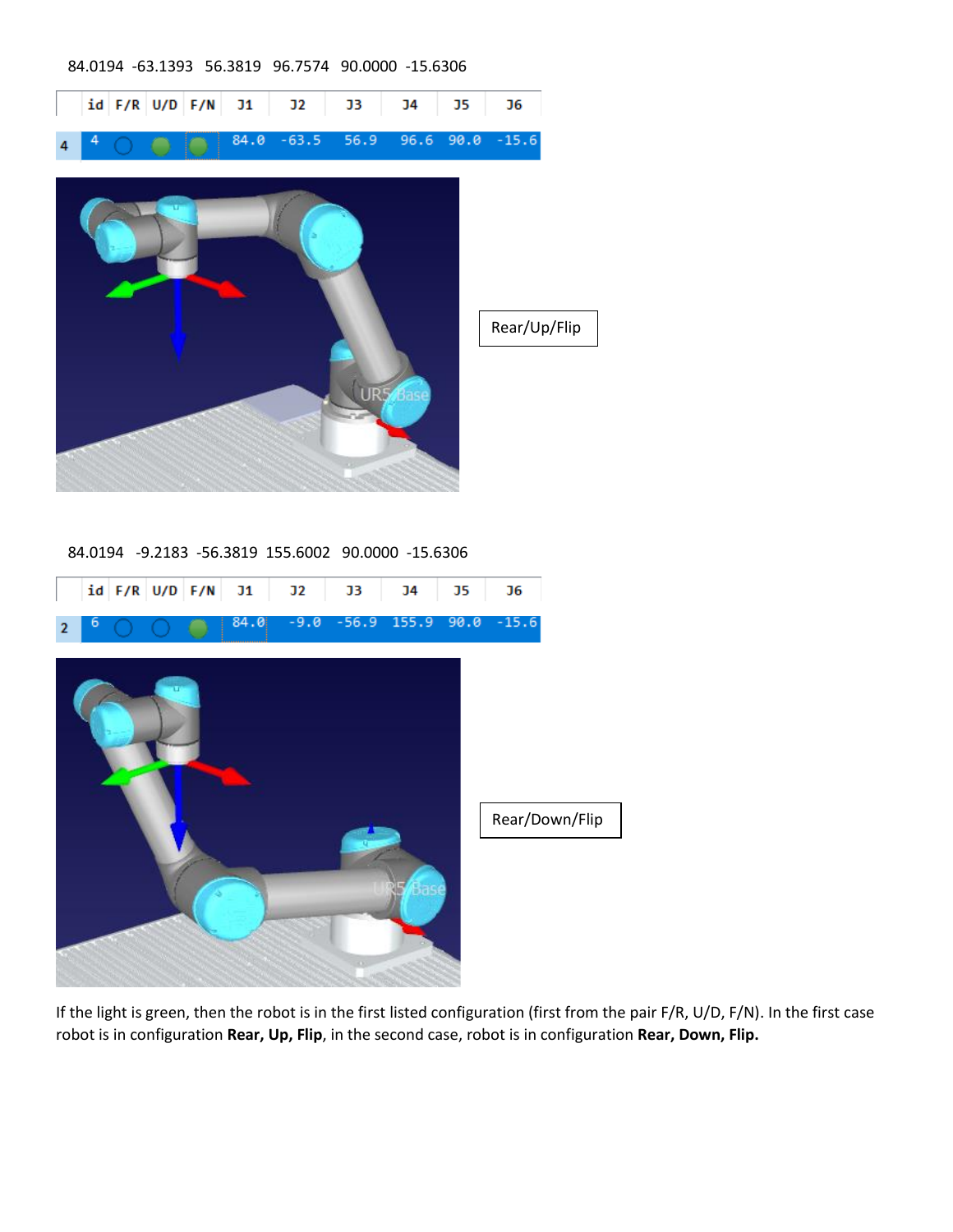#### 84.0194 -90.0000 89.9562 -89.9562 -90.0000 164.3694



84.0194 -4.6299 -89.9562 4.5861 -90.0000 164.3694



In the first case robot is in configuration **Rear, Up, No flip**, in the second case, robot is in configuration **Rear, Down, No flip.**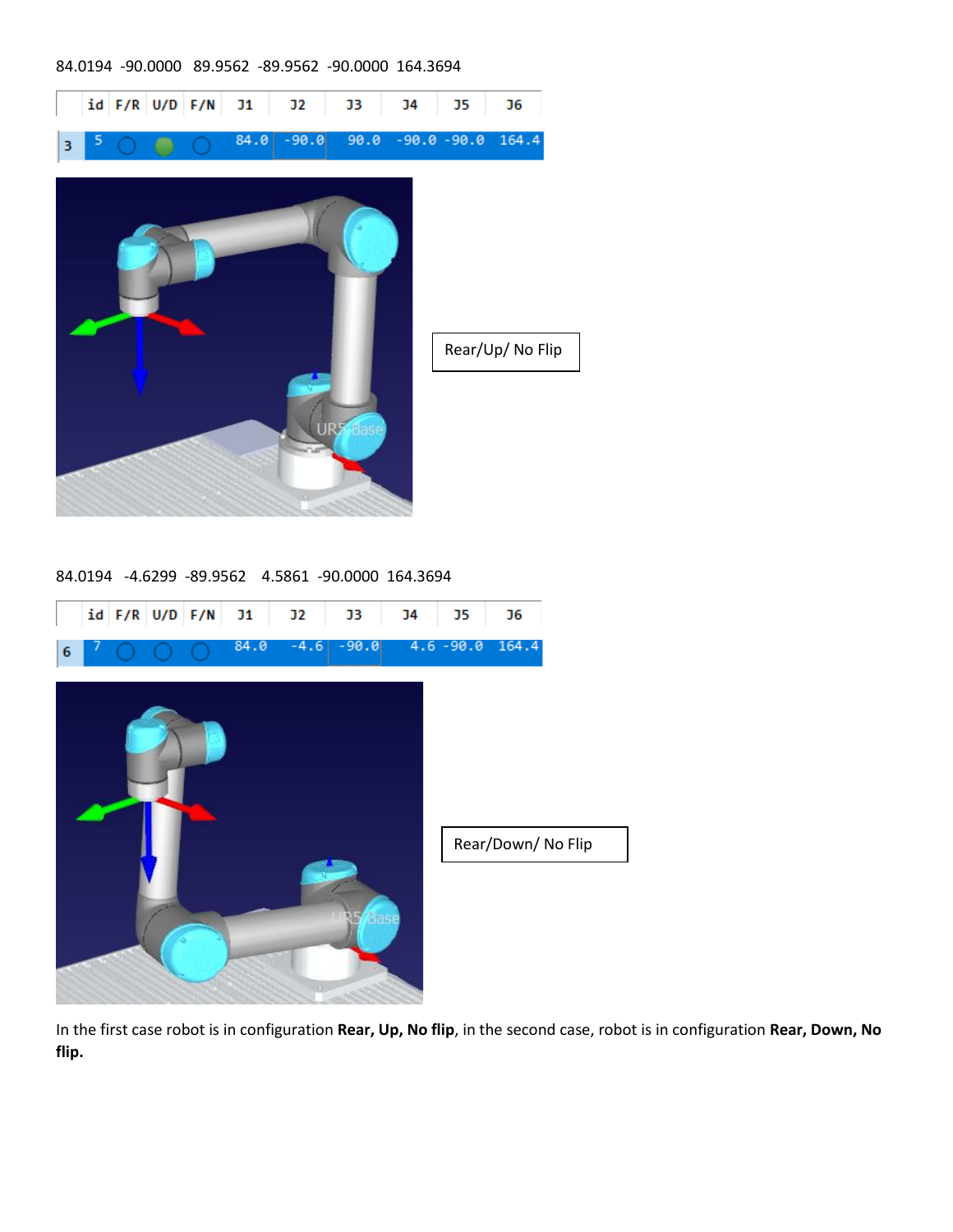### -70.7100 -175.3701 89.9562 175.4139 90.0000 -170.3600



-70.7100 -90.0000 -89.9562 -90.0438 90.0000 -170.3600



In the first case robot is in configuration **Front, Up, Flip,** in the second case, robot is in configuration **Front, Down, Flip.**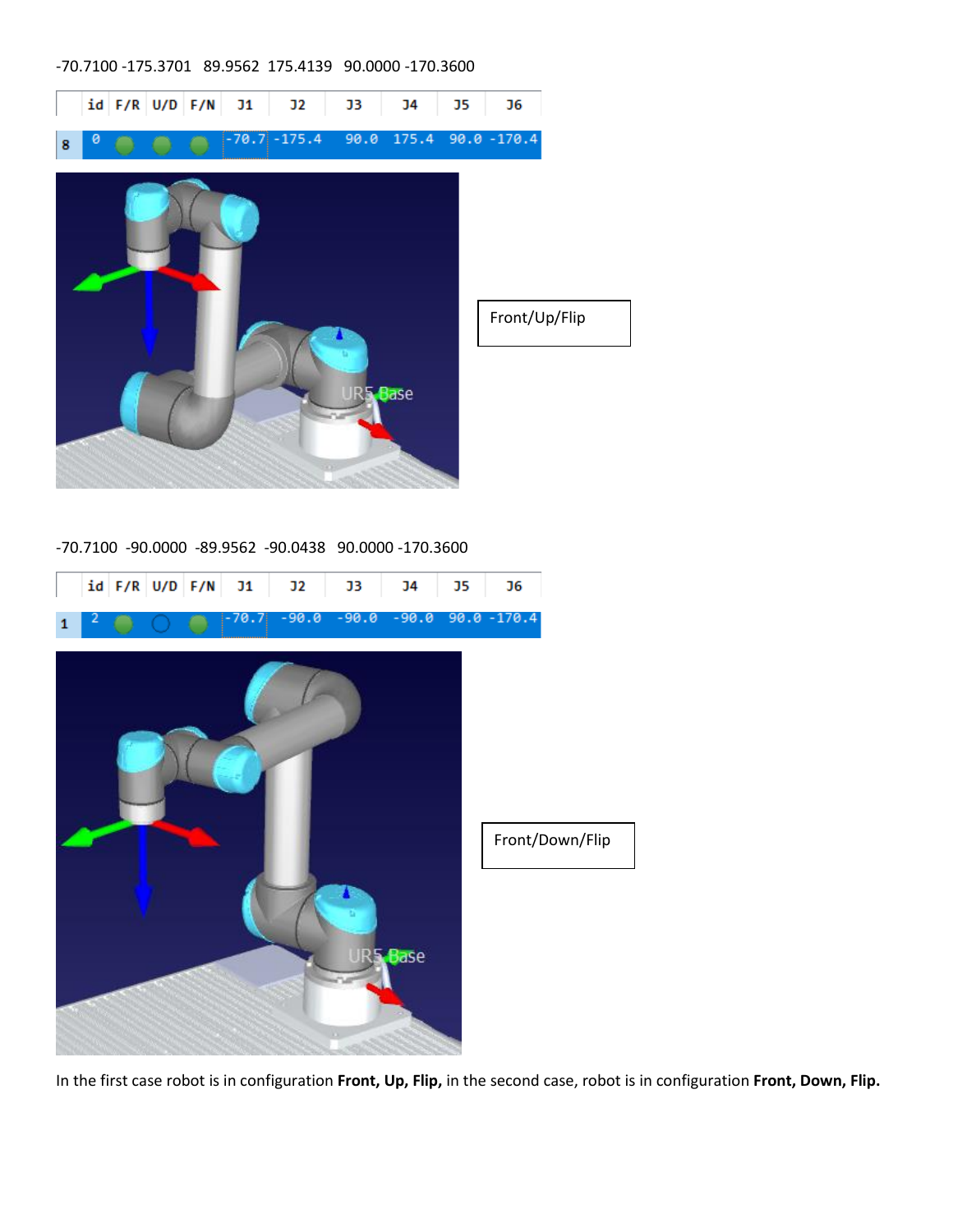#### -70.7100 -170.7817 56.3819 24.3998 -90.0000 9.6400



-70.7100 -116.8607 -56.3819 83.2426 -90.0000 9.6400



In the first case robot is in configuration **Front, Up, No flip**, in the second case, robot is in configuration **Front, Down, No flip.**